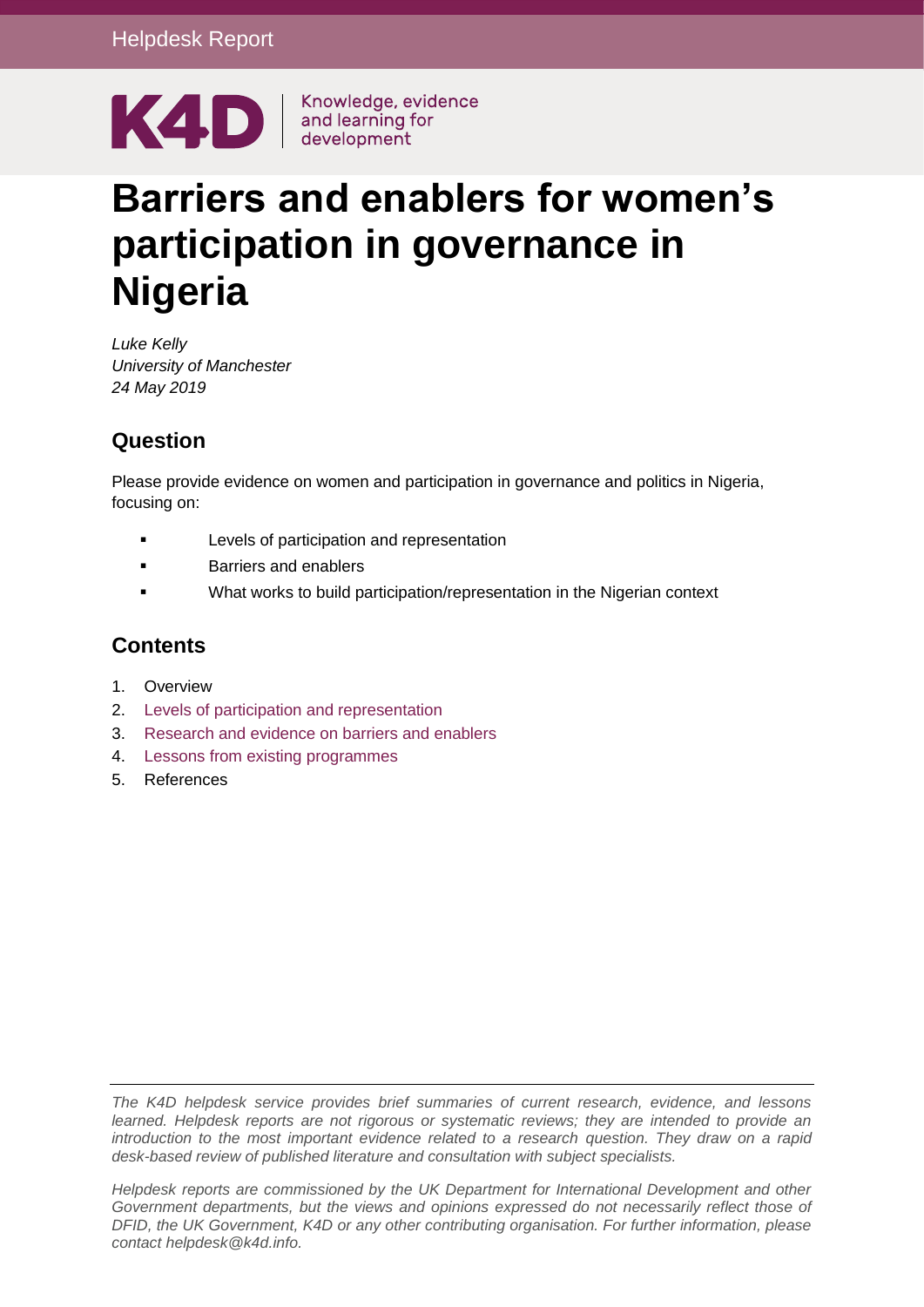# **1. Summary**

Levels of female participation and representation in Nigerian politics are low. A sexist and patronage-based political culture, combined with gendered economic and household inequalities, are seen to be the main barriers to women's participation in governance. The literature points to quotas, empowerment programmes and better electoral monitoring as possible solutions, but successive governments have been reluctant to implement binding measures.

Following Nigeria's first democratic elections since military rule in 1999, the proportion of women in all levels of government have remained low at all levels of government, although there have been improvements in women's representation at the local level. Women in Nigeria are active in the economy and civil society. There is some variation across the country, with generally higher levels of participation in the south and urban areas. Levels of education and economic development may explain some of this. However, the high levels of patronage and corruption mean that female representation is sometimes tokenistic rather than substantive, as in the case of first ladies' political initiatives.

The main reason for the lack of women's representation are:

- A lack of effective government action;
- **Lower levels of female employment and education;**
- Sexist attitudes, sometimes but not always deriving from religion or traditional practices;
- A corrupt and patronage-based political system;
- Violence at elections, including against women candidates.

Nigerian governments have subscribed to international agreements and instituted national policies to improve women's representation, but have done little to implement concrete measures. Nigerian civil society organisations and international funders have promoted a number of capacity building and behavioural change programmes, although the overall levels of female representation in government have barely improved since 1999.

Previous and ongoing efforts by civil society organisations and activists to improve the situation include:

- Changing cultural norms through media campaigns and education;
- **Programmes to empower women through training or mentoring;**
- **Monitoring the fairness and conduct of elections;**
- **Advocating for affirmative action from the state.**

The Nigerian government has published statistics on women in elected positions and data is available for national positions for the period 1999-2019. The literature focuses on the mechanisms of Nigerian politics, namely the party system and the prominent role of patronage and corruption; conservative and sexist beliefs and practices across Nigerian society; the use of violence and hate speech against women candidates and voters; and the reluctance of the state to implement robust measures to improve women's representation and engagement. However, there are relatively few rigorous and comprehensive studies explaining the relative importance of these causes for the small numbers of women in Nigerian politics, or ethnographic studies examining the effect of social practices and attitudes to women on a micro-level. Studies also exist of the role of women in comparable Sub-Saharan countries, using data on gross domestic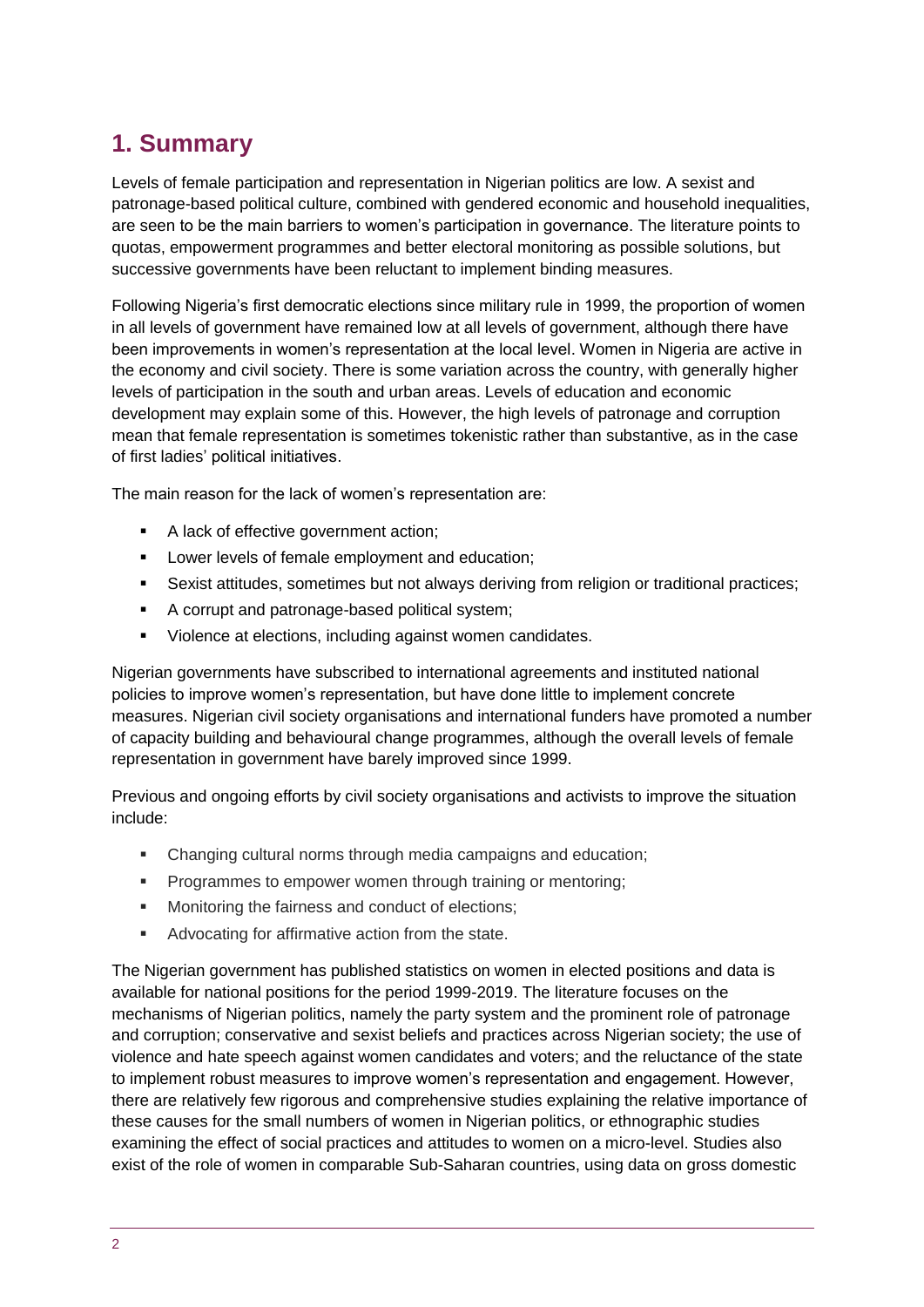product (GDP), political representation, and attitude surveys such as Afrobarometer, from which lessons relevant to Nigeria can be derived. For example, Rwanda provides an example of a country with significant numbers of women in government, while South Africa has used quotas.

Although numerous civil society organisations have programmes to increase women's representation, many of their publications include evaluative statements rather than in-depth evaluations of the efficacy of different approaches.

# **2. Levels of participation and representation**

# **Types of participation**

Participation can include voting, work on election campaigns, engagement in the community, contact with political leaders and attendance at demonstrations. (Isaksson, Kotsadam, & Nerman, 2014, p. 311) use whether women 'got together with others to raise an issue' as a measure of inter-election participation broad enough to encompass different political cultures and situations. They use data from the Afrobarometer survey to estimate how many women participated in this way in comparison to men. The results show that Nigeria has one of the largest 'participation gaps' in Sub-Saharan Africa. Moreover, the gap is greater in terms of 'raising an issue' than for 'voting' which they suggest is because the former 'constitutes a more active form of political participation. Moreover, it takes place in groups rather than individually, so it is not surprising that having access to a political network seems more important than for voting'.

Research from the BBC also points to gender gaps in political knowledge (13%), discussion (5%) and participation (16%). The report defines political knowledge as 'self-reported knowledge of political processes and institutions, rights, governance issues and current affairs'. It defines political discussion as self-reported discussion of local or national politics or governance issues with other people. It defines political participation as self-reported participation 'in an organised effort to solve a problem; contact local or national officials; contact traditional leaders; take part in a march or demonstration or participate in local meetings', as well as voting. It is based on a survey of 4,240 Nigerians (Casserly, 2016, p. 7).

#### **Figure 2**: **Men's and women's political knowledge, discussion and participation in seven countries.** See: Casserly (2016: 9).

[http://downloads.bbc.co.uk/mediaaction/pdf/practicebriefings/empowering-women-through](http://downloads.bbc.co.uk/mediaaction/pdf/practicebriefings/empowering-women-through-media-report.pdf)[media-report.pdf](http://downloads.bbc.co.uk/mediaaction/pdf/practicebriefings/empowering-women-through-media-report.pdf)

Other studies point to women's participation in peacebuilding initiatives and market exchange as evidence of women's capacity to participate in governance more broadly. Women leading organisations working against violent extremism has been show to generate 'certain positive results for achieving women's inclusion and gender equality in politics and society' (British Council Nigeria, 2012; Ikelegbe, 2005; Nwangwu & Ezeibe, 2019). However, levels of women's engagement in these issues remain below men overall (Nwadinobi & Maguire, 2013).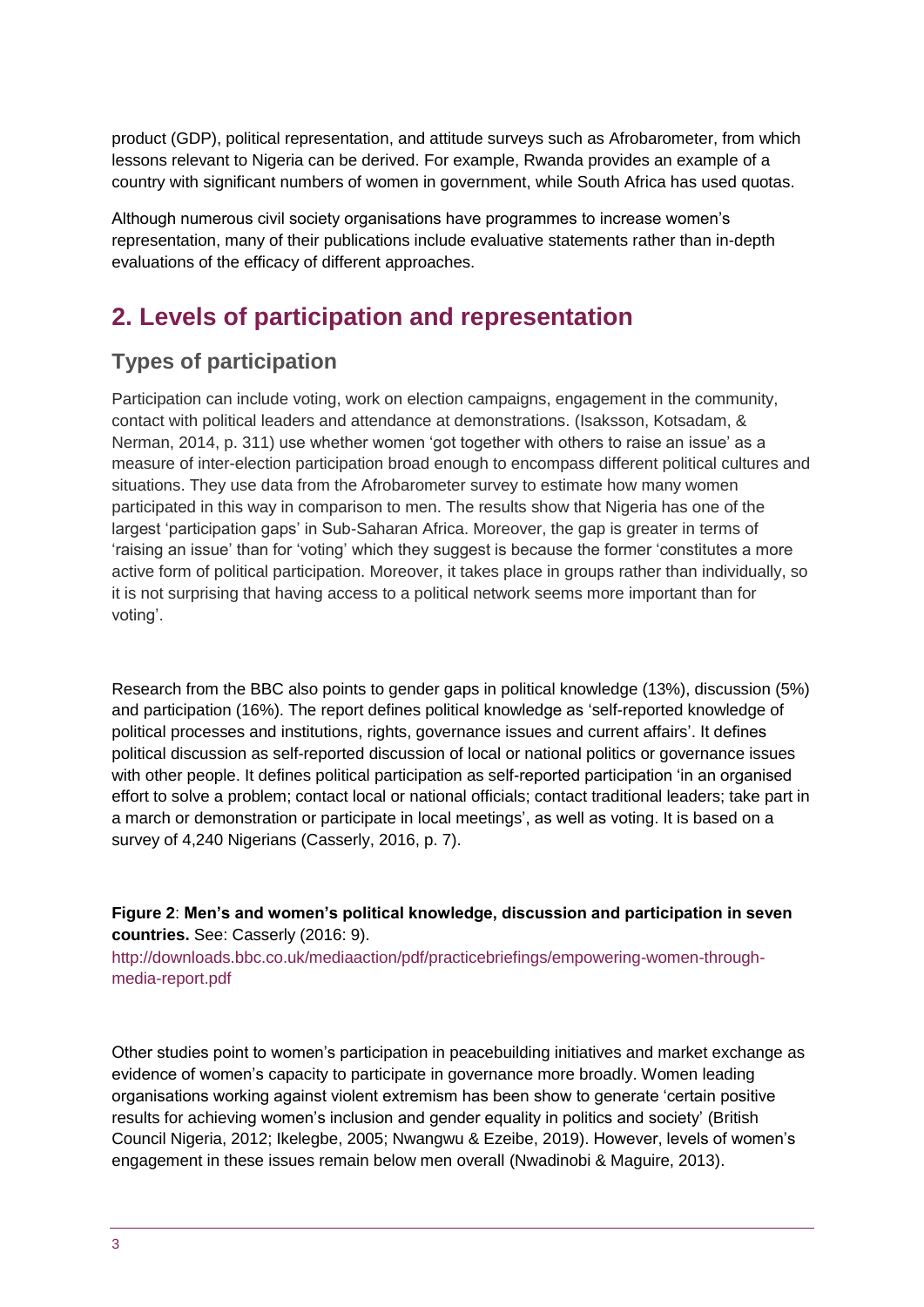# **Representation in politics**

#### **Nigeria has low rates of female representation in politics by global and regional**

**standards**. Although the proportions of women in elected positions increased slightly between 1999 and 2007, from an average of 2.3% across both houses of legislature to 7.8%, these small gains had stopped by 2011.

As of the 2015 election, Nigeria had 20 women out of 359 in its lower house (5.6%) and 7 out of 109 in its upper house (6.4%). This put it 180<sup>th</sup> in the world ("Women in Parliaments: World Classification," 2019). Following the 2019 elections, women make up 7.3% of the Nigerian Senate and 3.1% of the House of Representatives. No state governors are women (NWTF, 2019).

**The number of women serving as ministers and appointed executives is also very low**, with 11 of the 636 appointed executives between 1999 and 2015 being women (17.5%) and 15% of ministers in the same period (NCWD, 2016).

The World Economic Forum (2018) Global Gender Gap report measures 'political empowerment' in terms of the ratios of women to men in ministerial and parliamentary positions, as well as number of years as head of state over the last fifty years. Out of a total of 149 countries, Nigeria is ranked as having the 139<sup>th</sup> largest gender gap in 'political empowerment'.

A Nigerian government statistical report shows that in the years 1999-2015, 6% of councillors (local government) were women, 24% of judges in the federal court were women, and an average of 7% of each type of high-level government officials and senior administrators were women. The posts surveyed were: head of service, permanent secretary, special adviser, special assistant, central bank governors, chief executive officer, director general and executive secretary. There were no female central bank governors (of four positions). The role with the highest percentage of women at 28% was special assistant. Data is not available for lower levels of the civil service (Nigerian National Bureau of Statistics, 2018).

**The political party system has done little to encourage women's participation**, with women only making up a small percentage of nominees for governors and deputies and both legislative houses in the 2015 election. In 2015, of 760 candidates for the positions of governor and deputy, only 87 were women (11.45%). Of the 747 candidates for senator, only 122 were women (16.33%). Of the 1,774 candidates for the House of Representatives, only 269 were women (15.16%) (NWTF (2015)

### **Local and regional differences**

**While some commentators point to religion as a factor inhibiting women's representation, it is clear that a number of socio-economic, cultural and geographical causes are at play.** Data from the state level reveals regional variations in women's representation. A British Council report (2012) notes that northern and rural regions see lower levels of female representation (British Council Nigeria, 2012).

A quantitative analysis of data from the 2014-15 Afrobarometer survey showed that postsecondary education is the most significant predictor of women's participation. It is followed by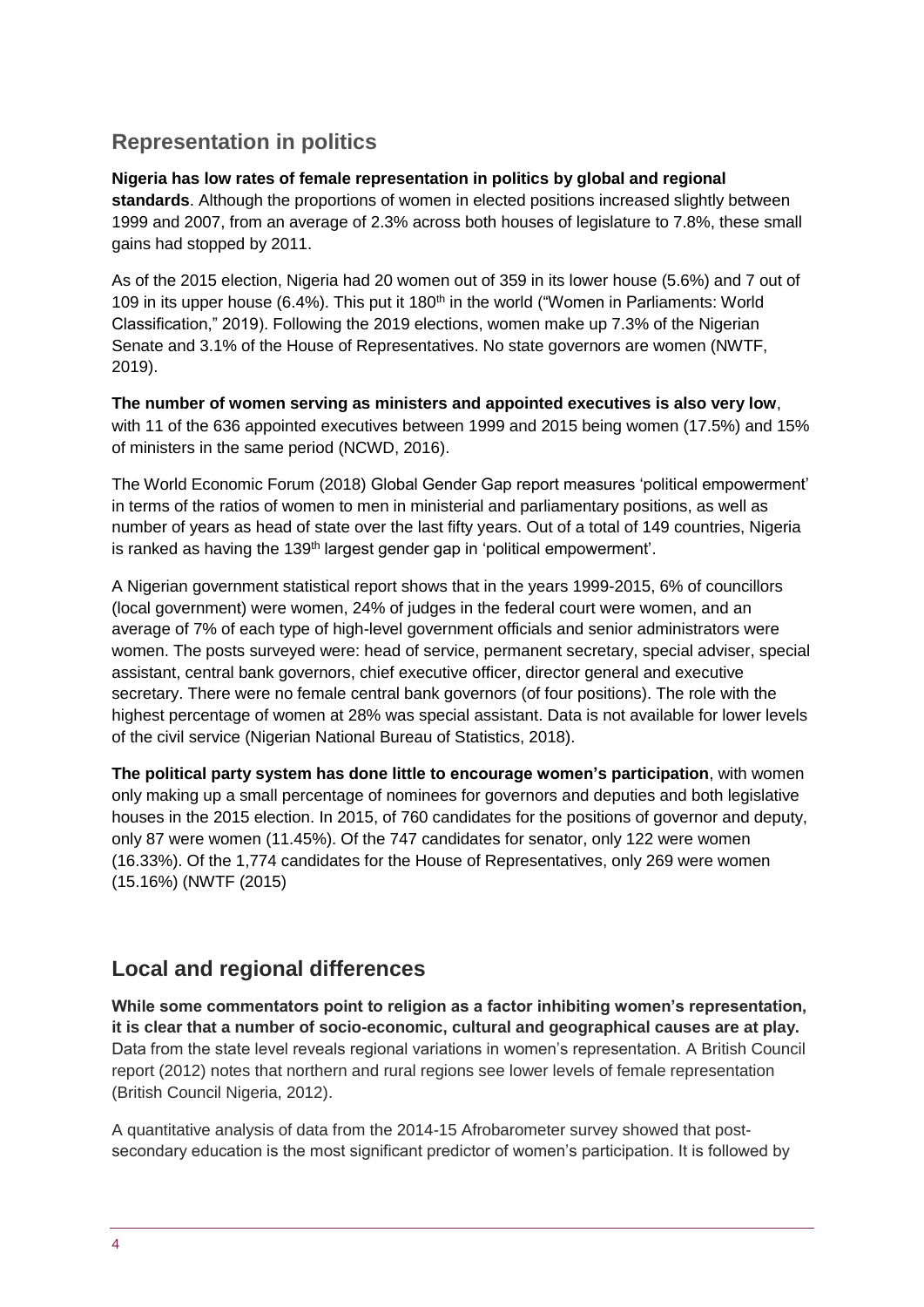geography and party affiliation, as well as employment, place of residence, and religion (Dim & Asomah, 2015).

Research from Cheeseman et al (2016) shows the number of offices held by women in each state's government, weighed according to their 'autonomy, legitimacy, budgetary influence, oversight capacity, and security of tenure of the position', for the years 2003-2015. The results show that Lagos state, the commercial capital of Nigeria, has the highest representation of women. There is some correlation between GDP and women's representation, but also some exceptions: 'Kano, for example, is 27th on the Institutional Power Index (IPI) for this period but 6th in the GDP rankings, while Edo state is 20th on the IPI but 7th when ranked according to GDP' (Cheeseman, Cooper-Knock, & Elder, 2016).

**Figure 4: Proportion of elective offices held by women by state, 2003-2015**, see: Cheeseman et al (2016: 67) [https://www.slideshare.net/winihinjemideseries/research-and](https://www.slideshare.net/winihinjemideseries/research-and-ranking-report-on-gender-representation-at-state-local-government-levels-in-nigeria-from-1999-to-2015-59325568)[ranking-report-on-gender-representation-at-state-local-government-levels-in-nigeria-from-1999](https://www.slideshare.net/winihinjemideseries/research-and-ranking-report-on-gender-representation-at-state-local-government-levels-in-nigeria-from-1999-to-2015-59325568) [to-2015-59325568](https://www.slideshare.net/winihinjemideseries/research-and-ranking-report-on-gender-representation-at-state-local-government-levels-in-nigeria-from-1999-to-2015-59325568)

### **Formal versus substantive**

**Political scientists note a difference between formal, descriptive, symbolic and substantive representation**. Descriptive representation means the similarity between the elected and those who elected them, whereas substantive representation focuses on whether legislators enact policies for their constituents (Burchard & Barnes, 2012; Fink, Frohn, & Heideking, 1991).

**In the Nigerian context, the literature shows that women are sometimes given nominal roles with little actual power in government and political parties**. 'Too many analyses of women in Nigerian politics still focus on numbers over substance. Questions need to be asked about the nature of women's political power and the terms of their participation' (Ajayi, 2019). Seeking to weigh the influence of women in elected office by weighing their roles according to their legitimacy and authority, Cheeseman et al have devised a power index. It weighs the potential power of each position in Nigerian state government in order to show not just the numbers of women on office, but the 'proportion of political power wielded by women in a given state' (Cheeseman et al., 2016). Such an approach can help produce a more realistic picture of women's power in government.

**A broader criticism can be made of the lack of substantive representation** in a country where violence against women and discriminatory legislation is widespread. Nelson (2012), for example, describes 'state patronage through the quota system'. Okonkwo (2016) argues that because corruption is so endemic in Nigeria, the women who manage to get elected are often subject to the country's patronage system. Because of this, the election of women does not, in most cases, lead to any substantive representation for women. He documents numerous examples of corruption among female politicians, including 'first ladies project syndrome, whereby expensive projects led by presidents' wives have failed, often because of misappropriate, procurement scams or embezzlement (Ibrahim, 2005; Okonkwo, 2016).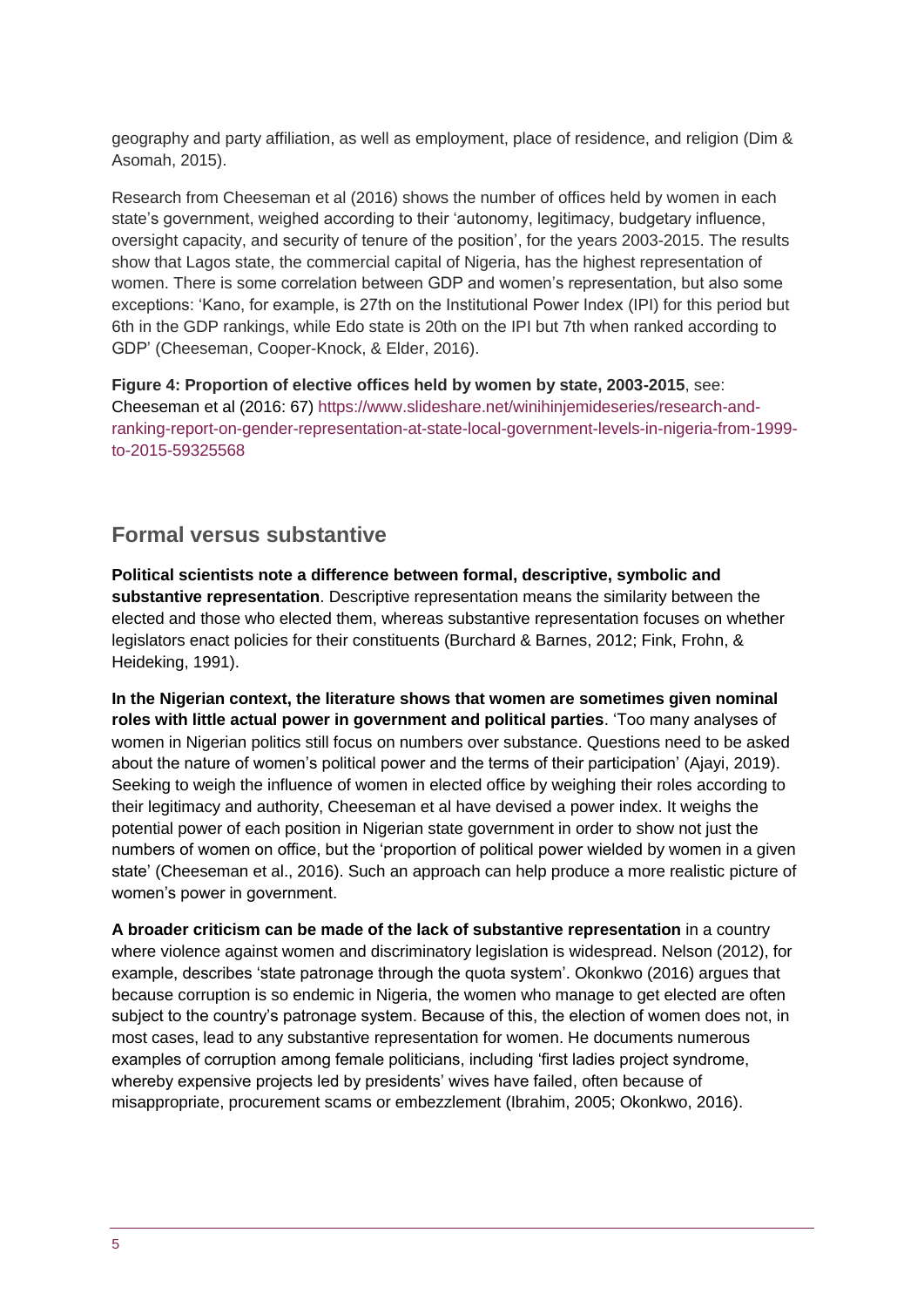# **3. Research and evidence on barriers**

The literature surveyed points to a number of barriers to women's participation in politics. It does not specific any particular enablers, other than reversing these barriers. The programmes in section 4 attempt to enable more female participation. According to Isaksson et al, there is little research on the reasons for the 'participation gap' between men and women in developing countries. They analyse data from the Afrobarometer survey of 27,000 respondents in 20 African countries, set against World Bank and Social Institutions and Gender Index data, and conclude that 'clientelism, a lack of civil liberties, economic development and gender norms' explain the gender gap in Africa. They note that they do not have enough data to prove the role of clientelism, reduced civil liberties, economic development or gender norms in reducing women's participation (Isaksson et al., 2014)

However, think tanks, journalists and NGOs have identified a number of barriers to women's political participation using surveys, interviews, analysis of laws and the party system, and anecdotal evidence.

### **Laws**

**The Nigerian government has been reluctant to implement laws to improve gender equality in politics, despite a formal support for it**. There are no formal bars on women taking office and the Nigerian constitution (1999) guarantees equal political rights. The National Gender Policy (2006) recommended a benchmark of 35% of seats in parliament to be filled by women. The country is also a signatory to international agreements. The government ratified the United Nations' Convention on the Elimination of All Forms of Discrimination against Women (CEDAW) in 1985 and endorsed the 2005 Protocol to the African Charter on Human and Peoples' Rights on the Rights of Women in Africa (British Council Nigeria, 2012; Denney, 2011; "Nigeria | Freedom House," 2019).

**Advocacy groups are also pushing for more government action**. In 2014, the Women Advocates Research and Documentation Centre (WARDC) and the Nigerian Women Trust Fund (NWTF) drafted a "Nigerian Women Charter of Demand". It demanded: "a reform of electoral law to provide for affirmative action as a criterion for registration of political parties" as well as the establishment of "a system of gender mainstreaming which incorporates 35 percent of women in all sectors of government" (Orji, Orji, & Agbanyim, 2018).

**However, legislators have resisted implementing gender equality measures such as binding quotas**. Several bills have been rejected on the grounds that they compromise traditional Christian or Islamic beliefs, such as the 2016 gender and equalities bill (Jollie Bako & Syed, 2018). The Constitution does not specify a right to freedom from discrimination. Electoral law does not reserve any percentage of seats of offices for women and political parties are not subject to quotas (Orji et al., 2018).

### **Parties and patronage**

Political parties are important in providing access to political parties, but often function on a closed manner and on the basis of patronage.

**The high cost of politics likely prevents many women from standing**. The nomination forms required to stand for office often cost the equivalent of tens of thousands of pounds. Although,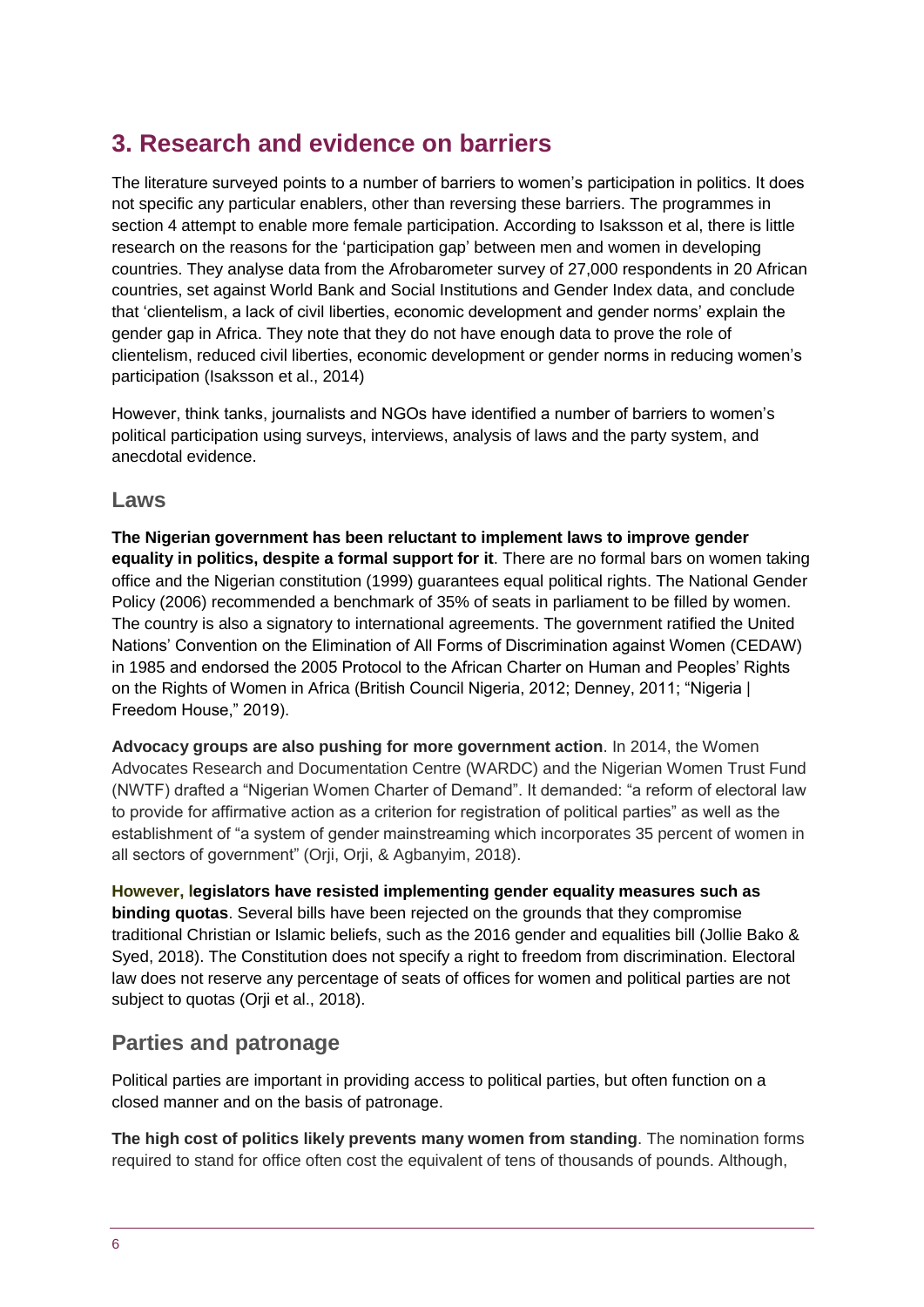'some parties provided free forms for women … this has not had significant impact on the number of women contesting. Such waivers appear not to be adequate antidotes to the other extraneous but heavy incidental expenses that are peculiar to the Nigerian type of democracy.' (Itodo, Abdu, Dadan-Garba, Ezeayinka, & Asubiaro, 2015). The two largest parties, the People's Democratic Party (PDP) and the All Progressive Congress (APC), waved nomination fees for women in 2015, but this did not have any effect on the total numbers elected (EUCOM, 2015).

**Political parties have done little to effectively encourage women standing for office**. Many of the major parties have gender empowerment principles in their manifestoes, but it is argued that their actual commitments to improving the representation of women is limited (Orji et al., 2018, pp. 34–36). As of 2015, there were no legal requirements for parties to appoint a certain number of women. Moreover 'most political parties have also failed to implement their party gender policies and there are no sanctions imposed by the members for this failure' (NCWD, 2016).

**The workings of parties are geared towards men and patriarchal patronage systems**. The rules of engagement at the nomination stage are 'defined and organised around male norms and values' (NCWD, 2016). As well as money, getting a nomination often requires the influence of elders (Orji et al., 2018). Women often do not have the experience of campaigning, organising and winning support in male-dominated environments. In the 2011 election, women candidates had a 'conversion rate' that was roughly half that of male candidates, which is likely because they were given hard to win seats to contest (British Council Nigeria, 2012).

**Female candidates are often disadvantaged, and even disqualified, by rules and cultural norms surrounding marriage and indigeneship** (the status of being native to a particular area): 'Often times, women become stateless once they are married. Their state of origin asserts that she has adopted her husband's state while her husband's state refuses to recognise her as an indigene' (Itodo et al., 2015).

**In some cases, parties have actively excluded women from standing for office**. Many parties use 'indirect primaries' to select candidates which means, in effect, that a small number of leaders are in a position to choose candidates (Itodo et al., 2015). In one example, a woman, Bakori, stood for nomination but was sidelined by the party leadership who declared that her opponent was standing 'unopposed' (NCWD, 2016, p. 506).

### **Violence**

**Female political candidates are often subject to hate speech, threats or violence**. There is considerable anecdotal evidence for this (NCWD, 2016; NWTF, 2015). According to a 2019 report by Peace Direct, 'Invariably, Nigerian women are targeted in both the private and public spheres to prevent them from participating in rallies, voting and/or running as candidates. Despite decreasing incidents of violence and improved transparency measures during elections, violence against women continues to be a significant threat to Nigerian democracy' (Direct, 2019, p. 46). In some areas, gangs have been hired by politicians to stop female candidates (British Council Nigeria, 2012).

In the run-up to the 2015 election, the National Democratic Institute surveyed hate speech against women across Nigeria. They used 900 observers across Nigeria's 774 local government areas, finding higher levels of gender-based hate speech in the North East and South East. They also conducted informal surveys showing that 'gender-based hate speech was sometimes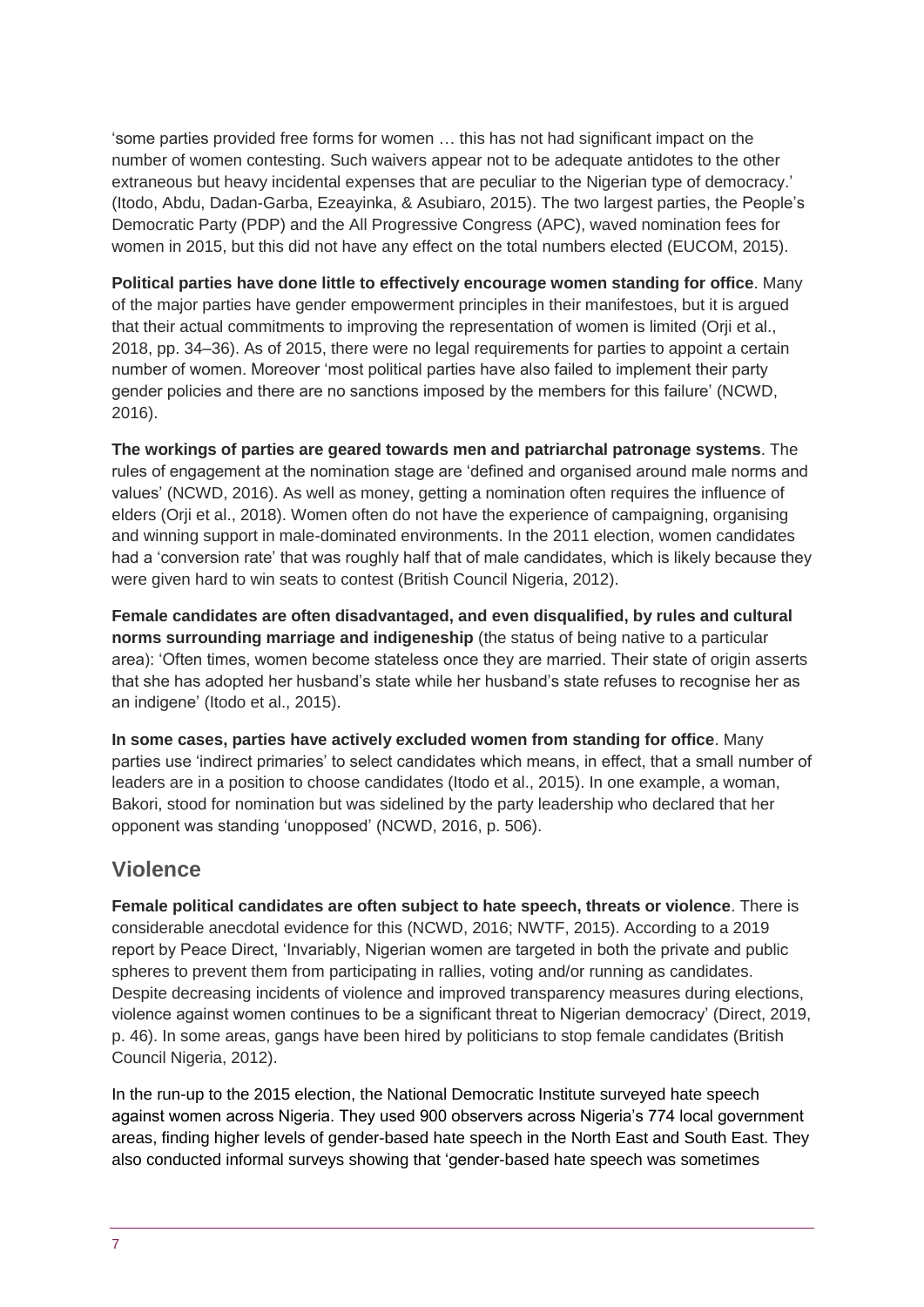accompanied by other acts of gender-based violence, including threats of divorce, sexual violence, blackmail or destruction of property.'

**Figure 5**: **Gender-based hate speech in Nigeria, November 2014-March 2015.** See: NDI (2015). [https://www.ndi.org/violence\\_against\\_women\\_elections](https://www.ndi.org/violence_against_women_elections)

### **Attitudes to gender**

**Attitudes to women in politics vary across the country for a variety of religious, cultural, economic and educational reasons**. While women were enfranchised in the south of the country in 1960, the same did not happen in the north until 1979. Islam is often blamed for the lower levels of participation in the north, but socio-economic and geographical factors also play a role (British Council Nigeria, 2012).

**Female candidates in Nigeria often suffer from lack of media coverage**. Moreover, the nature of his coverage is often gendered and serves to undermine the credibility of the candidates. A 'content analysis of newspaper coverage of four high-profile women politicians during the 2015 electoral cycle' has concluded that female candidates suffered from a relative lack of coverage and a presumption of 'unviability' (Ette, 2017). However, it is unclear if this was a product of the reporting, or reflected the marginal position of the four female candidates and the difficulties they would face given the political system and prevailing attitudes to women.

**Negative attitudes to women in leadership persist across the country.** A 2015 study of men and women's attitudes to women in leadership roles showed the persistence of gendered attitudes**.** The study consisted of a quantitative survey of 1,532 men and 504 women across six states, each representing a geopolitical region, and qualitative focus groups featuring a total of 192 participants. While over three quarters of men agreed that women and men would make equally good leaders, sexist attitudes were also prevalent in both the survey and the focus groups. The authors of the study attribute this to a social desirability bias.

**Figure 6: Percentage of men (n=1532) who agreed with statements on women's leadership.** See: Voices for Change (2015: 29) [https://promundoglobal.org/wp](https://promundoglobal.org/wp-content/uploads/2016/03/V4C-Nigeria-Men-and-Gender-Equality-Survey-NiMAGES.pdf)[content/uploads/2016/03/V4C-Nigeria-Men-and-Gender-Equality-Survey-NiMAGES.pdf](https://promundoglobal.org/wp-content/uploads/2016/03/V4C-Nigeria-Men-and-Gender-Equality-Survey-NiMAGES.pdf)

The men surveyed also expressed favourable attitudes, with some variation by region, to quotas for women in government and executive positions (with the exception of the northern state of Kano, where only 46% of respondents supported quotas for executive positions). However, the authors of the study attributed the fact that this finding sat alongside a number of sexist attitudes to the fact that quotas have not been implemented, and are unlikely to be, so they are 'abstract' and do not affect the lives and interests of the respondents and so are evidence of a 'social desirability bias'.

**Figure 7: Male respondents' rates of affirmative responses to gender equality policies and laws**. See: Voices for Change (2015: 32) [https://promundoglobal.org/wp](https://promundoglobal.org/wp-content/uploads/2016/03/V4C-Nigeria-Men-and-Gender-Equality-Survey-NiMAGES.pdf)[content/uploads/2016/03/V4C-Nigeria-Men-and-Gender-Equality-Survey-NiMAGES.pdf](https://promundoglobal.org/wp-content/uploads/2016/03/V4C-Nigeria-Men-and-Gender-Equality-Survey-NiMAGES.pdf)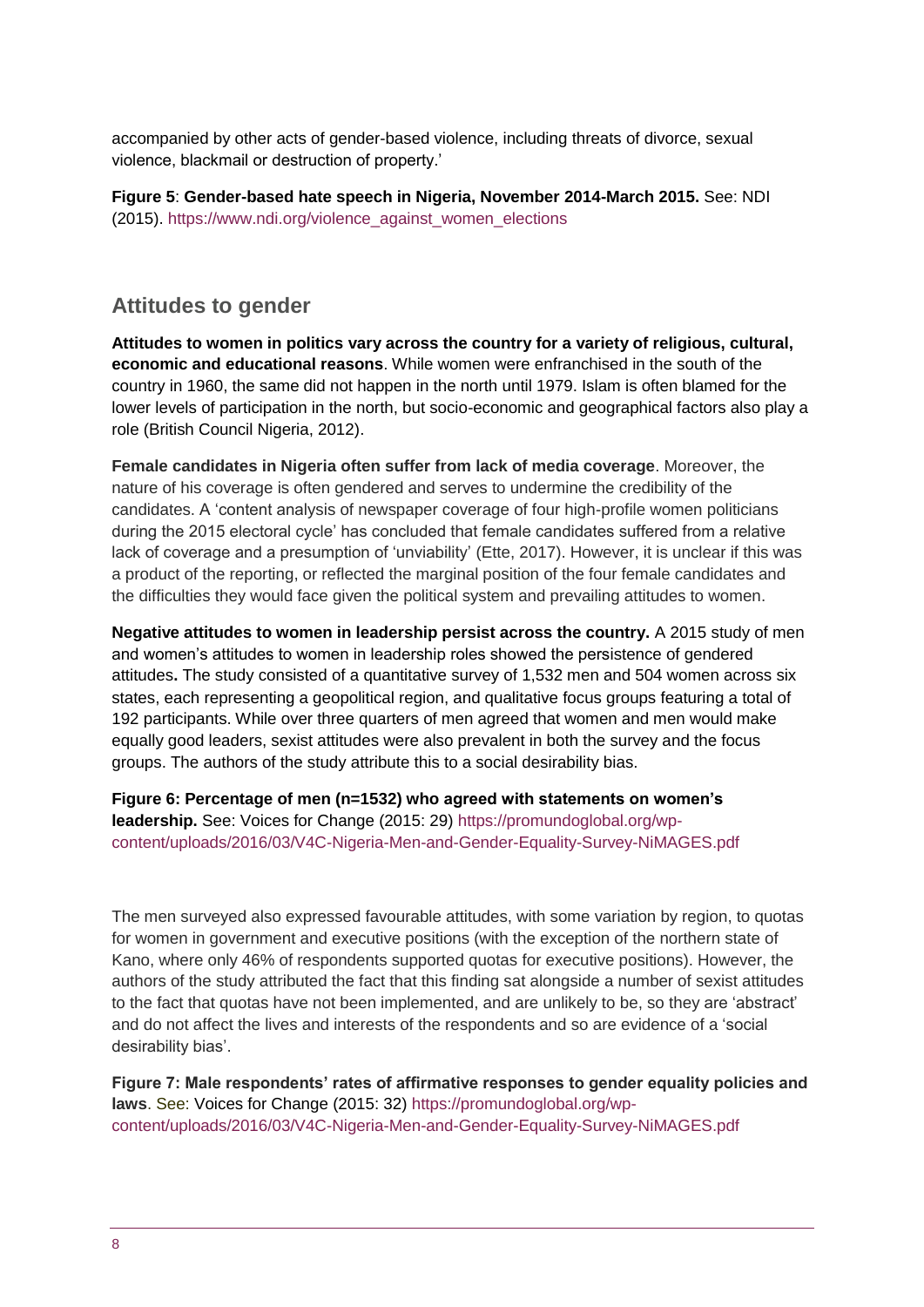**These attitudes have their corollary in restrictive social norms that make it harder for women to participate in politics**. In some places, a husband's permission is required to take part in political activity. Women are also disproportionately burdened with childcare responsibilities. Many political meetings are held at night-time, which makes it difficult for women to attend. In some areas, women will not have a bank account and so will struggle to pay registration fees (British Council Nigeria, 2012). Levels of education and formal employment are also lower for women, which have been correlated with lower political participation (Dim & Asomah, 2015; Isaksson et al., 2014). However, women's political participation still lags behind their increasing prominence in economic life and civil society (British Council Nigeria, 2012).

# **4. Lessons from existing programmes**

The Nigerian state formed the National Commission for Women in 1989, which was changed to the Ministry of Women Affairs in 1995. A national Gender Policy was released in 2006, including a non-binding recommendation for 35% of decision-making positions to be held by women.

Several Nigerian civil society organisations are working to improve women's representation in politics. Their efforts consist of changing cultural norms, programmes to empower women through training or mentoring, monitoring the fairness and conduct of elections, and advocating for affirmative action from the state.

A number of programmes, funded by international bodies such as the UN Democracy Fund, UN Women, the For Foundation, the National Endowment for Democracy, the US Department of State, USAID, Oxfam, DFID, the National Democratic Institute, the EU and others, have sought to improve female participation (Orji et al., 2018, pp. 65–67). It is not possible to survey every programme, and there are few thorough evaluations. However, using civil society organisation (CSO) evaluations and the academic literature mentioned above, it is possible to get some insight into 'what works'.

A Commonwealth evaluation of the National Women's Trust Fund's work suggests the following framework.

**Figure 8: Commonwealth framework for analysing policies to increase women's representation. See:** Commonwealth (2015:4) [http://nigerianwomentrustfund.org/wp](http://nigerianwomentrustfund.org/wp-content/uploads/Nigeria_Gender_Case_Study_P13863_14_V4_lowres-1.pdf)[content/uploads/Nigeria\\_Gender\\_Case\\_Study\\_P13863\\_14\\_V4\\_lowres-1.pdf](http://nigerianwomentrustfund.org/wp-content/uploads/Nigeria_Gender_Case_Study_P13863_14_V4_lowres-1.pdf)

Clearly, attitudes and practices need to be changed alongside laws. However, the academic literature disagrees on the relative importance of the factors and strategies to effectively improve representation and participation.

### **Examples of programmes and CSOs**

#### **Nigerian Women's Trust Fund**

The Nigerian Women's Trust Fund (NWTF) works to help women into politics through funding, networking opportunities, mentoring, training for leadership, and advocacy. It is backed by the Ministry of Women Affairs and Social Development (MWASD), UN Women and others.

Its objectives are:

 To provide aspiring female politicians with financial and other resources to support their campaigns, through transparent processes irrespective of their political inclinations;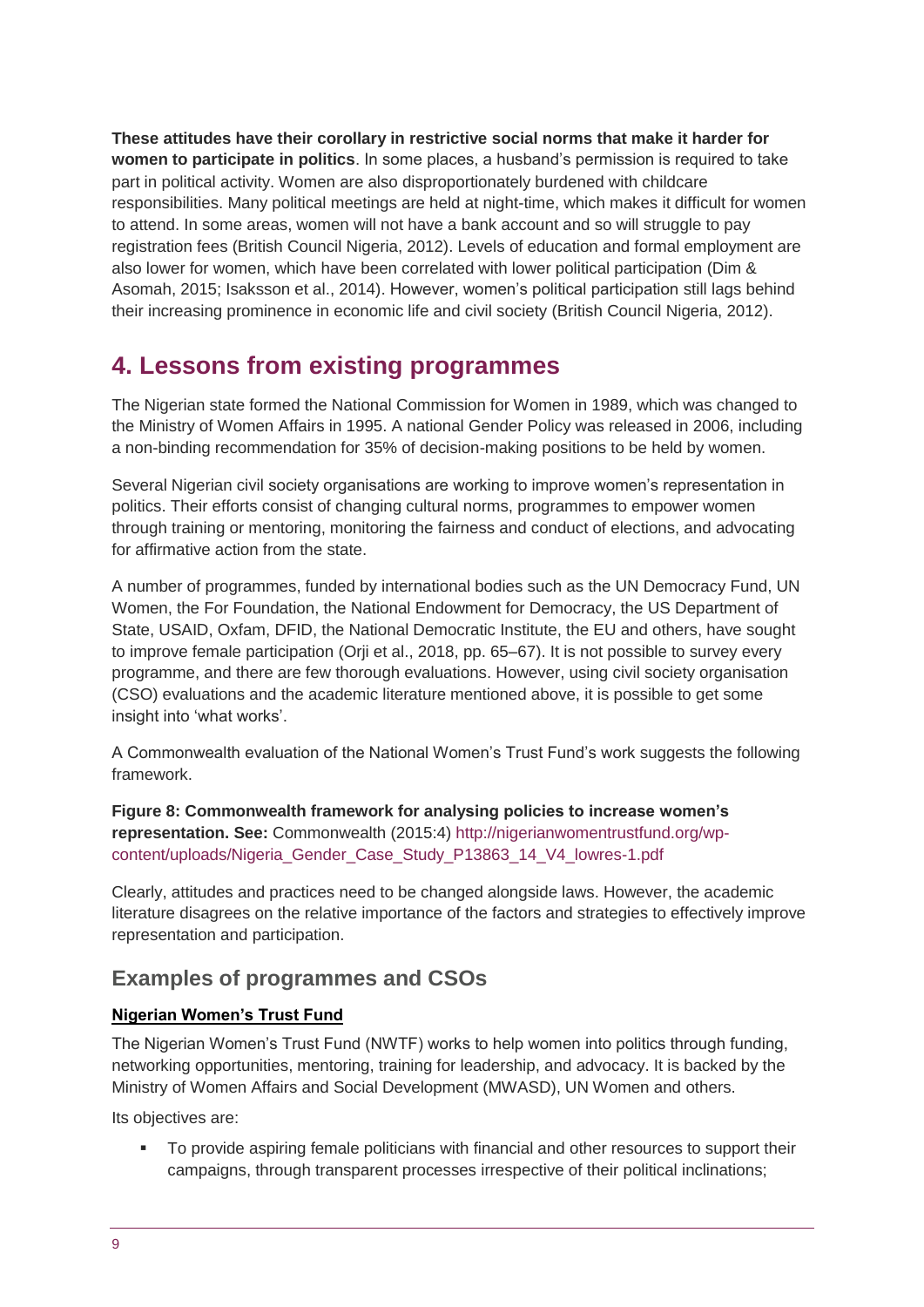- To enhance the leadership capacity of aspiring female politicians and women in appointed positions;
- To sustainably raise funds, invest and manage resources for women's political participation, in fulfilment of Nigeria's affirmative action quota, designating at least 35 per cent of seats in political bodies to women;
- **To facilitate networking opportunities for female politicians, with the support from relevant** organisations;
- To promote and carry out research and advocacy that raises awareness about the current situation of women in politics, and that generates support for women who currently hold or are seeking high elective or appointed positions in government.

#### **The Policy Advice and Legal Centre (PLAC)**

The Policy and Legal Advice Centre (PLAC) is 'a capacity building organisation that works to strengthen democratic governance and citizens' participation in Nigeria. Through broad-based technical assistance and training, PLAC works to promote citizens' engagement with government institutions and to advocate for legal and policy reforms and promote transparency and accountability in policy and decision-making processes. At the core of our programming is a deep commitment to increase legislative advocacy, promote transparency and good governance, support and promote electoral reforms, enhance citizen's access to public policies and advance anti-corruption campaigns.'

#### **Voices for Change**

'Voices for Change (V4C) was a £29 million programme funded by UK Aid, working to strengthen the enabling environment for gender equality in Nigeria. The programme targets young women and men aged 16–25 years old. It operated in four states in Nigeria: Enugu, Kaduna, Kano and Lagos and for some activities, at federal level. V4C is a unique example of a programme applying social norms theory at scale and is addressing the structural barriers to gender equality; in particular, discriminatory and harmful attitudes, behaviours and social norms. The three normative areas that V4C sought to change were women's voice and leadership, women's role in decision-making and violence against women and girls' (Asubiario- Dada & Gaynor, 2017).

### **Affirmative action**

Quotas for women in parliament, government and political parties have the potential to improve women's representation and have been shown to be effective in other Sub-Saharan African countries.

**A 2018 Policy and Legal Advocacy Centre (PLAC) report argues that efforts to increase representation have failed because most observers have misdiagnosed the problem**. It argues that focusing on 'expanding women's political resources' such as education, networks and mentoring, have produced only 'incremental change'. Women are increasingly prominent in Nigerian business and civil society, including activists for more political representation, and cultural restrictions are being eroded, yet these achievements are not being matched in politics. It suggests the question should be reframed as one of 'discrimination'.

**The PLAC report also suggests that women should seek to gain experience in provincial government**. Advocating affirmative action and quotas, the report suggests: 'there is a growing consensus that Nigeria's federal system, its local and regional settings provide a platform for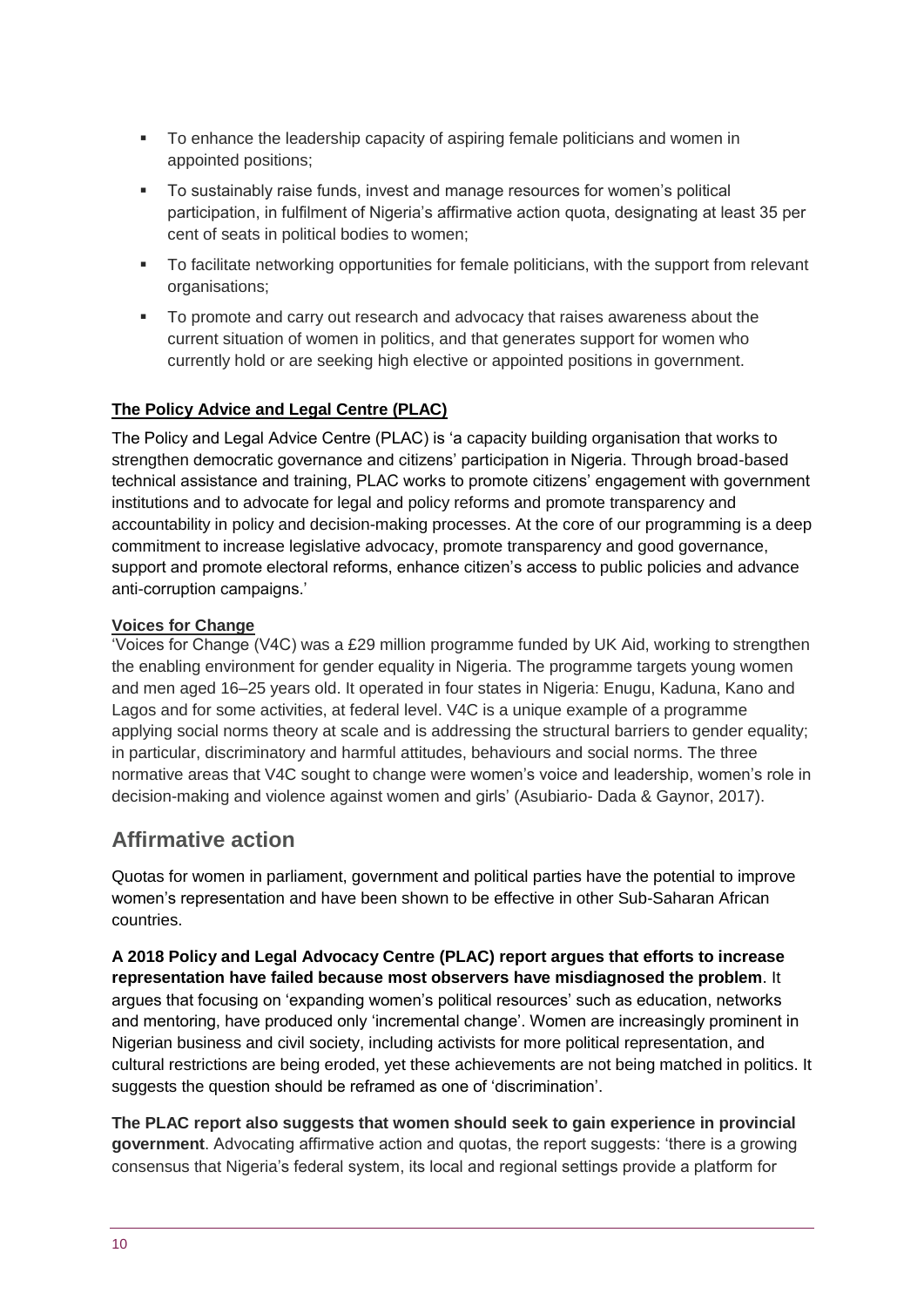emerging female politicians to garner experience in all the main aspects of political activity, including running for elections, dealing with social and economic stakeholders, and taking decisions affecting the life of a community' (Orji et al., 2018).

A study using time-series data from 20 countries with varying levels of women's participation, gathered in the Afrobarometer survey, has concluded that **increased representation of women will increase women's engagement in politics**. It argues this is because the visibility of women in structures of government shows other women that they can participate, as well as increasing the chances that issues affecting women will be addressed. According to the study 'when a country adopts institutional rules (e.g., gender quotas) to increase women's descriptive representation and these rules result in significant political gains for women, we can expect that the country will also benefit from women's increased political engagement.'

**Moreover, it argues that improvement in women's representation should be fast-tracked**. This is because increased engagement by women in economic life and civil society will not automatically lead to better political representation and engagement: 'Quotas were not a result of increased participation of women in the electorate or based on changing attitudes at the mass level' but were the result of political transitions/ruptures, the advocacy of women's rights activists and international and regional pressures (Burchard & Barnes, 2012). That is to say, they advocate for quotas to improve women's representation and engagement rather than waiting for social change.

**Some scholars argue that quotas will simply be used by existing parties to perpetuate the patronage system**, and will therefore do little to increase women's substantive representation and engagement (Nelson, 2012; Okonkwo, 2016). The examples of South Africa and Rwanda can be analysed to understand the efficacy of quotas in achieving more women's participation (British Council Nigeria, 2012; Devlin & Elgie, 2008; WJ, 2016).

### **Monitoring elections**

**A number of initiatives have sought to monitor and prevent the threats and violence against women voting and standing in elections**. In 2015, the Women's International League for Peace and Freedom (WILPF) established a Women's Situation Room (WSR) to monitor, report and respond to electoral violence. It was based on similar programmes in Liberia, Sierra Leone and Kenya. A hotel room was rented and women 'took part in mediation, coordination, political and legal analysis, observation of the polling process and documentation of incidents'. The programme also trained and deployed election observers and trained activists in talking to the media effectively. The WSR received '4,973 reports which were all resolved by the Independent National Electoral Commission with the help from local police'. The participants all felt that it had been a success, although it has not been formally evaluated (Direct, 2019).

In the same year, the National Democratic Institute (NDI) and the International Federation of Women Lawyers (FIDA) launched a 'Stop Violence against Women in Elections' (Stop-VAWIE) campaign. It undertook the following activities:

- Stop-VAWIE documented and reported first-of-its-kind data on types and incidents of violence against women;
- **If engaged with election officials, security services, women's groups and others to** mitigate violence:
- It organised civic education around preventing violence against women in elections.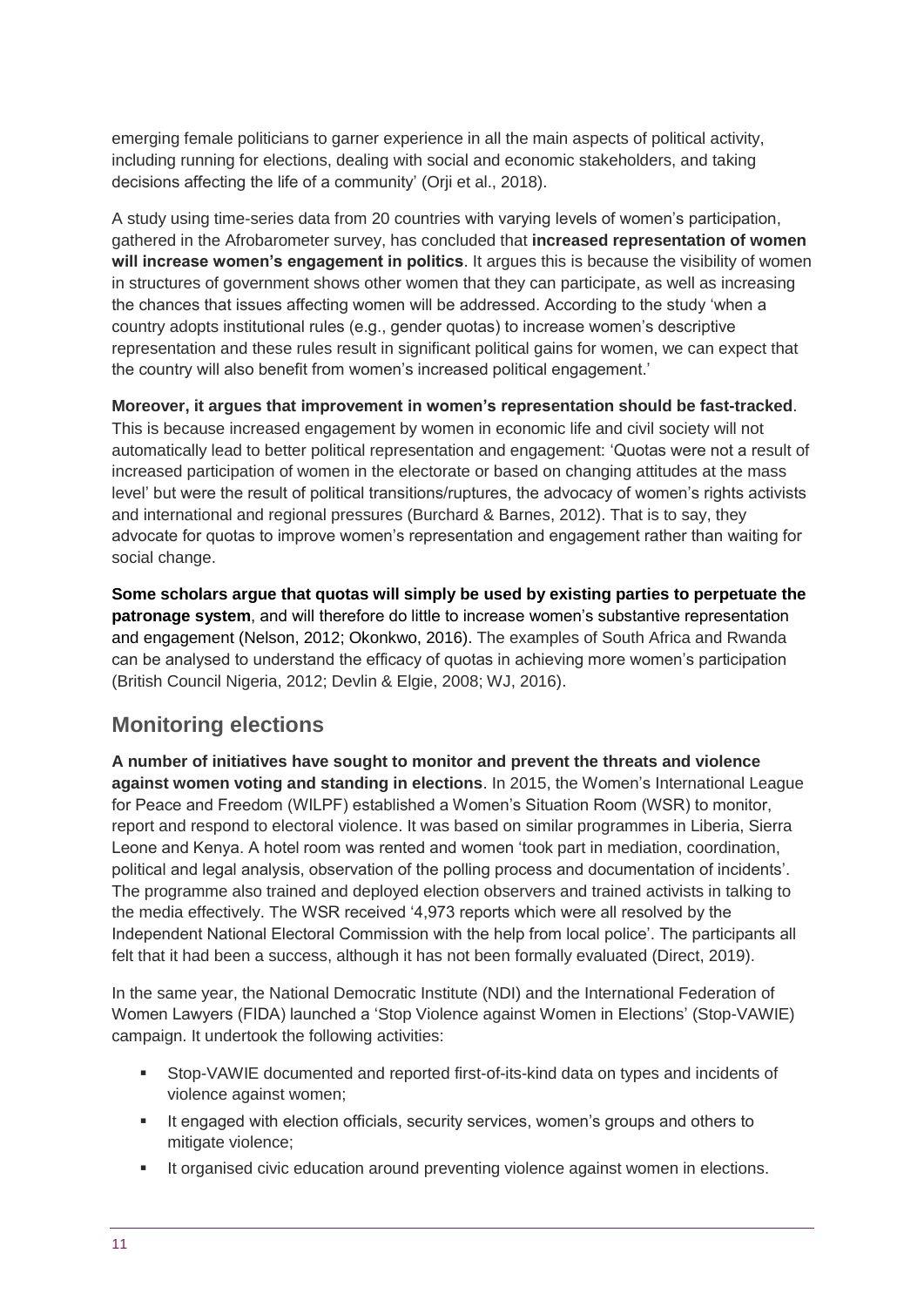- Provided support for women's groups to conduct legislative advocacy campaigns in target states for the passage of the Violence Against Persons Prohibition Act (VAPP), which enacts a new framework to address domestic and electoral gender violence.
- Supports local partners to conduct get-out-the-vote campaigns targeting women during gubernatorial polls.

#### (*National Democratic Institute Nigeria*, 2018)

This type of intervention has the potential to reduce the direct physical attacks as well as hate speech encountered by women, although it will do little to stop political parties' side-lining of women or negative cultural attitudes.

### **Changing cultural norms**

A BBC Media Action project has sought to increase women's engagement and participation in politics, across seven developing countries including Nigeria, through gender-sensitive television and radio programmes discussing issues of governance. The project sought to include female panellists and audience members to show women participating in debates about political issues. However, it noted the difficulty of getting equal shares, with only 43% audience shares being reached for the BBC programmes in Nigeria. Based on its regression analysis of results, it concluded that 'Across all seven research countries, regularly watching or listening to BBC Media Action's governance programmes is associated with increased political knowledge and discussion among men and women in equal proportions. In five of the seven countries [including Nigeria], exposure to these programmes is also associated with increased political participation for men and women in equal proportions' (Casserly, 2016).

Similarly, the Nigerian Women's Trust Fund (NWTF) runs the 'She Should Contest' and 'Create Her Space' internet campaigns and has released the 'A New Dawn' film to disseminate positive images of women in positions of power. These campaigns have not been formally evaluated, although the NWTF notes that they have been screened widely on the internet and at leadership workshops (Commonwealth, 2015, p. 12). Such efforts clearly have the potential to change attitudes, although this is dependent on the reach of the media used, as well as the ability to overcome more 'traditional' views shared by religious figures or rooted in ownership laws or everyday social and economic structures.

### **Empowerment programmes**

Many civil society programmes focus on improving women's chances of election by bringing together female aspirants to discuss strategies, network, provide training, and research and advocacy (*Working Together for 2019!*, 2019).

The National Women's Trust Fund also runs mentorship programmes for girls to encourage future female leaders. For example, the 'Young Women Leadership Project, a political mentorship programme in which adolescent girls and young women will undergo intensive training in political leadership and advocacy, observe sessions of the National Assembly, and lobby their legislators to address a pressing issue in their communities.'

There is no rigorous evaluation of these programmes. There are also concentrated mainly in Abuja and Lagos and so have little effect in rural or provincial areas (Commonwealth, 2015).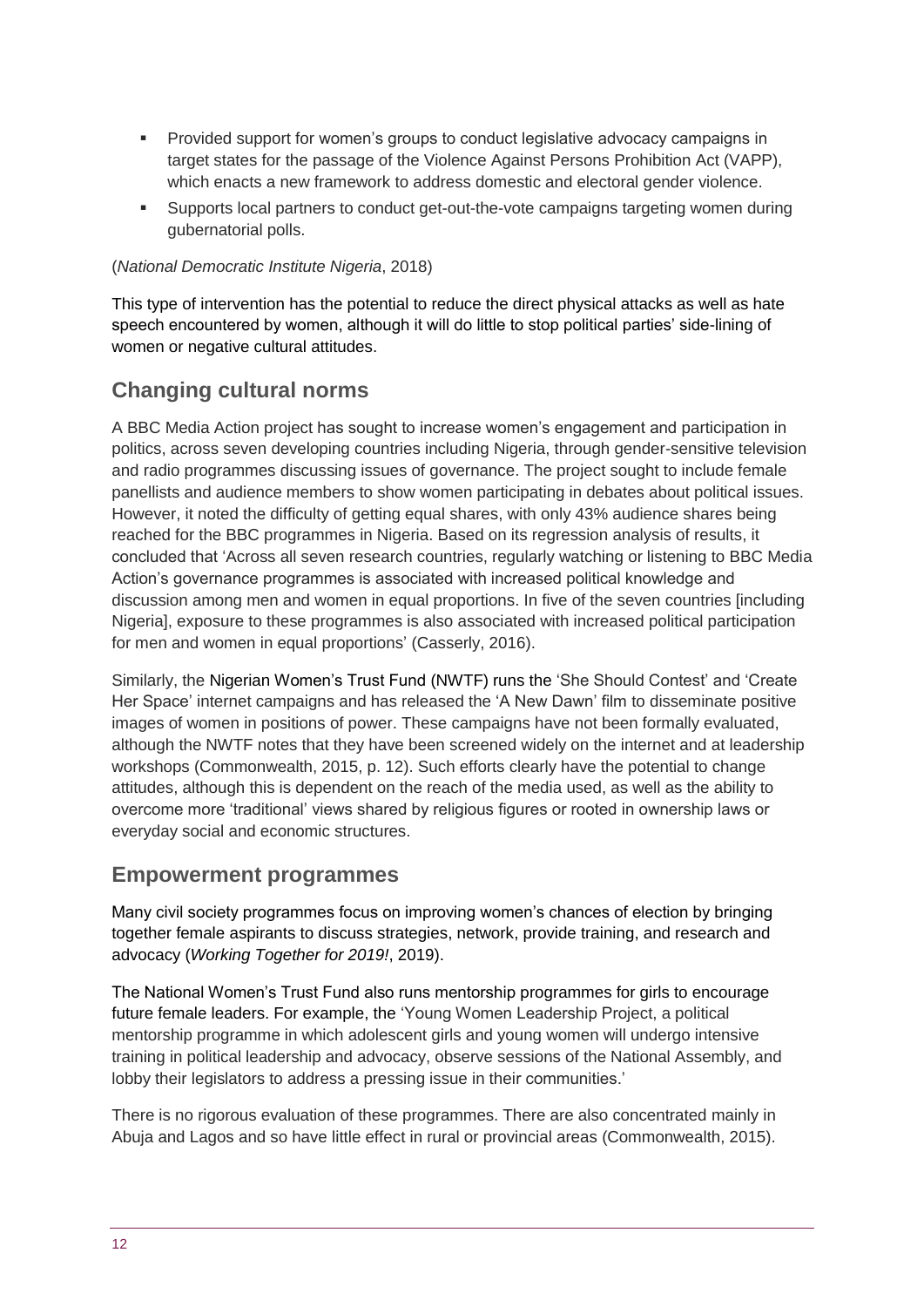They have the potential to help women participate in various forms of governance if scaled up, although can do little to alter structural barriers.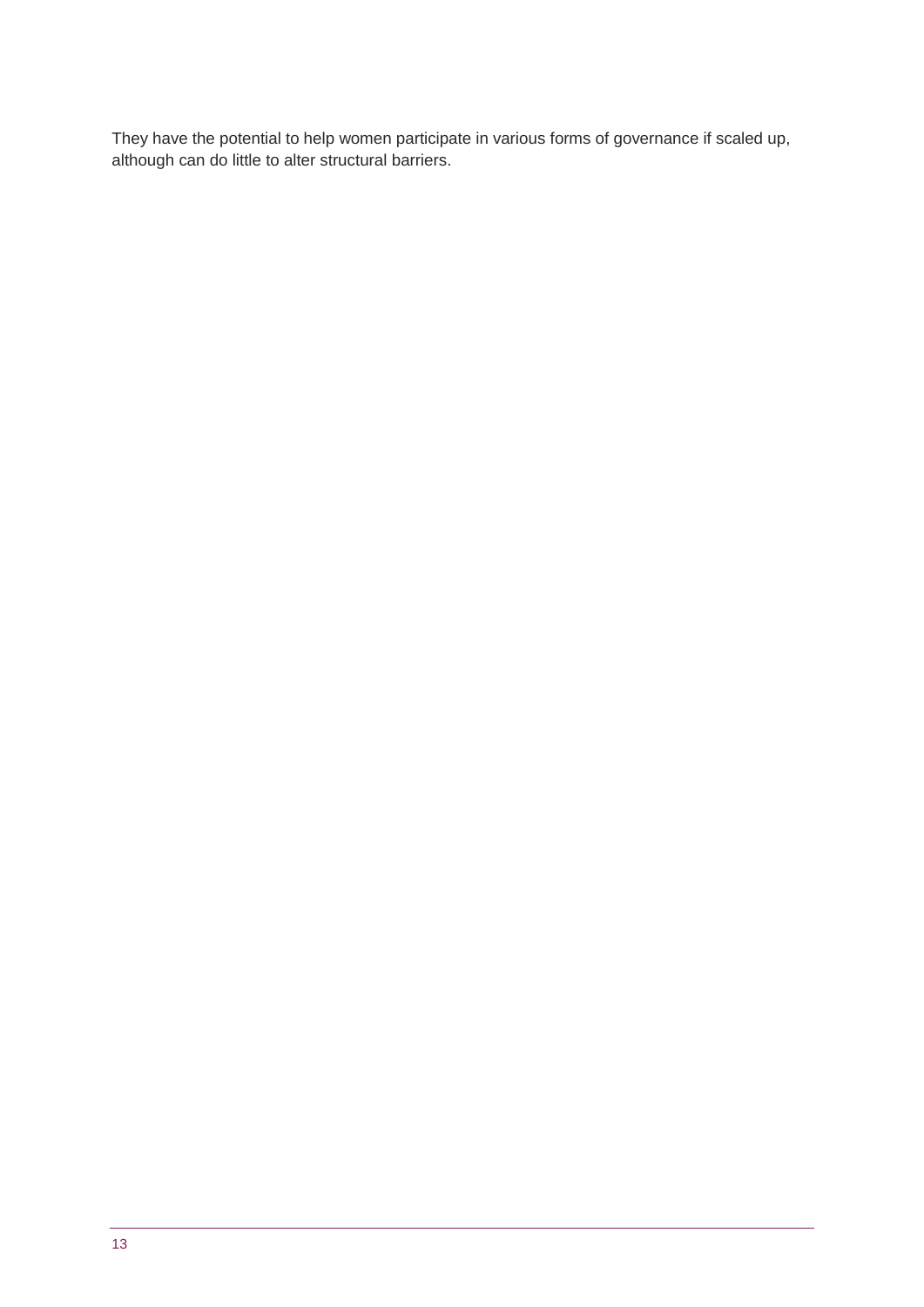# <span id="page-13-0"></span>**5. References**

- Ajayi, T. (2019). Women and Nigeria's 2019 Elections. Retrieved May 22, 2019, from Kujenga Amani website: https://kujenga-amani.ssrc.org/2019/02/15/women-and-nigerias-2019-elections/
- Asubiario- Dada, W., & Gaynor, C. (2017). Thinking and working politically for legal reform on gender equality. *Voices for Change Legacy Paper*, (July), 1–12.
- British Council Nigeria. (2012). *Gender in Nigeria Report 2012: Improving the lives of girls and women in Nigeria*. Retrieved from https://www.britishcouncil.org/sites/default/files/british-council-gendernigeria2012.pdf
- Burchard, S. M., & Barnes, T. D. (2012). "Engendering" Politics: The Impact of Descriptive Representation on Women's Political Engagement in Sub-Saharan Africa. *Comparative Political Studies*, *46*(7), 767–790. https://doi.org/10.1177/0010414012463884
- Casserly, J. (2016). *PRACTICE BRIEFING 02 Turn up the volume: empowering women through media Lessons from BBC Media Action's governance programming*. Retrieved from http://downloads.bbc.co.uk/mediaaction/pdf/practicebriefings/empowering-women-throughmedia-report.pdf
- Cheeseman, N., Cooper-Knock, S. J., & Elder, C. (2016). *Calculating Gender Representation in Nigeria*. Lagos.
- Commonwealth. (2015). *Nigerian Women's Trust Fund to Strengthen Women's Political Participation, Nigeria Gender Equality Case Study*. Retrieved from http://nigerianwomentrustfund.org/wpcontent/uploads/Nigeria\_Gender\_Case\_Study\_P13863\_14\_V4\_lowres-1.pdf
- Denney, L. (2011). Nigeria: women on the outskirts of politics | openDemocracy. Retrieved May 3, 2019, from Open Democracy website: https://www.opendemocracy.net/en/5050/nigeria-womenon-outskirts-of-politics/
- Devlin, C., & Elgie, R. (2008). The Effect of Increased Women's Representation in Parliament: The Case of Rwanda. *Parliamentary Affairs*, *61*(2), 237–254. https://doi.org/10.1093/pa/gsn007
- Dim, E. E., & Asomah, J. Y. (2015). Socio-demographic Predictors of Political participation among women in Nigeria: Insights from Afrobarometer 2015 Data. In *Journal of International Women's Studies* (Vol. 20). Retrieved from https://vc.bridgew.edu/cgi/viewcontent.cgi?article=2096&context=jiws
- Direct, P. (2019). *Civil Society and Inclusive Peace Key insights and lessons from a global consultation convened on Peace Insight*. Retrieved from https://www.peacedirect.org/wpcontent/uploads/2019/02/P833-PD-IPTI-LVP-Report\_LR3.pdf
- Ette, M. (2017). Where are the women? Evaluating visibility of Nigerian female politicians in news media space Where are the women? Evaluating visibility of Nigerian female politicians in news media space. *Gender, Place and Culture: A Journal of Feminist Geography* , *24*(10), 1480– 1497. https://doi.org/10.1080/0966369X.2017.1387104
- EUCOM. (2015). *Final Report Federal Republic of Nigeria*.
- Fink, C., Frohn, A., & Heideking, J. (1991). *Genoa, Rapallo, and European reconstruction in 1922*. Cambridge: Cambridge University Press.
- Ibrahim, J. (2005). The First Lady syndrome and the marginalisation of women from power: opportunities or compromises for gender equality? *Feminist Africa*.
- Ikelegbe, A. (2005). Engendering civil society: oil, women groups and resource conficts in the Niger Delta region of Nigeria. *Journal of Modern African Studies*, *43*(2), 241–270. https://doi.org/10.1017/S0022278X05000820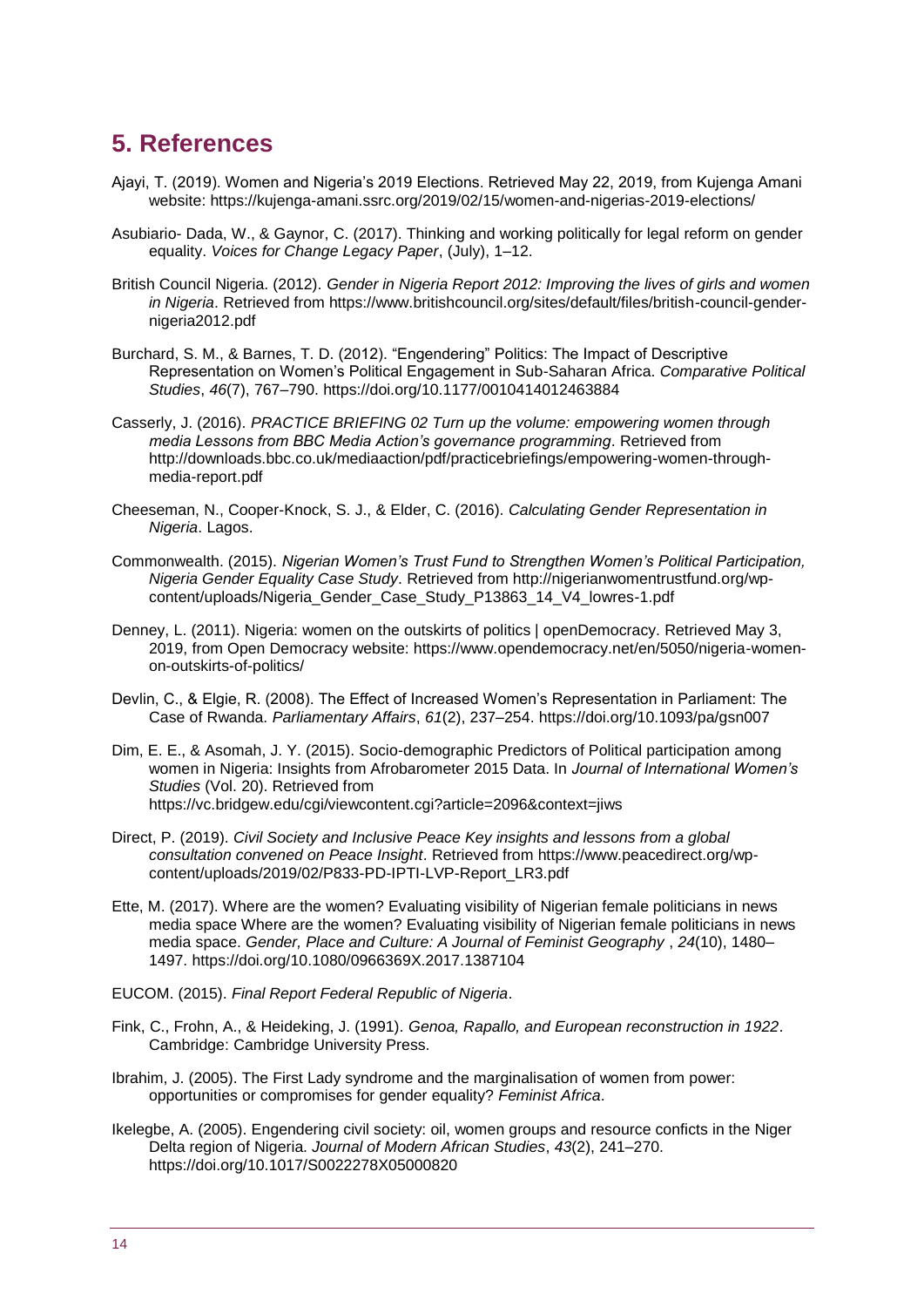- Isaksson, A.-S., Kotsadam, A., & Nerman, M. (2014). The Gender Gap in African Political Participation: Testing Theories of Individual and Contextual Determinants. *The Journal of Development Studies*, *50*(2), 302–318. https://doi.org/10.1080/00220388.2013.833321
- Itodo, S., Abdu, H., Dadan-Garba, A., Ezeayinka, S. E., & Asubiaro, W. (2015). *Citizens' participation in the 2015 electoral processes*.
- Jollie Bako, M., & Syed, J. (2018). Women's marginalization in Nigeria and the way forward. *Human Resource Development International*, *21*(5), 425–443. https://doi.org/10.1080/13678868.2018.1458567
- *National Democratic Institute Nigeria*. (2018). Retrieved from https://www.ndi.org/sites/default/files/Nigeria-one-pager-6-27-2018.pdf
- NCWD. (2016). *Who Are Those Making Key Decisions: a survey of women and men in public life and in politics*.
- NDI. (2015). NDI Launches Global Campaign to Address Violence Against Women in Elections. Retrieved May 21, 2019, from National Democratic Institute website: [https://www.ndi.org/violence\\_against\\_women\\_elections](https://www.ndi.org/violence_against_women_elections)
- Nelson, E. E. (2012). Democracy and the Struggle for Political Empowerment of Women in Nigeria. *Int'l J. Advanced Legal Stud. & Governance*, *85*, 85–99.
- Nigeria | Freedom House. (2019). Retrieved May 3, 2019, from Freedom in the World 2019 website: https://freedomhouse.org/report/freedom-world/2019/nigeria
- Nwadinobi, E. A., & Maguire, S. (2013). *THE ROLE OF WOMEN AND GIRLS IN PEACE INITIATIVES IN NIGERIA JANUARY 2013 NIGERIA STABILITY AND RECONCILIATION PROGRAMME*. Retrieved from http://www.nsrp-nigeria.org/wpcontent/uploads/2013/05/Women-Peace-and-Security-Study.pdf
- Nwangwu, C., & Ezeibe, C. (2019). Femininity is not inferiority: women-led civil society organizations and countering violent extremism in Nigeria. *International Feminist Journal of Politics*, *21*(2), 168–193. https://doi.org/10.1080/14616742.2018.1554410
- NWTF. (2015). *Desk review: Gender Assessment of the 2015 General Elections in Nigeria*.
- NWTF. (2019). *Women Representation in the Nigerian Elective Positions (1999 – 2019)*. Retrieved from http://nigerianwomentrustfund.org/wp-content/uploads/Women-Representation-in-the-Nigerian-Elective-Positions.pdf
- Okonkwo, A. D. (2016). Gender and Corruption in Nigerian Politics. *Source: African Sociological Review / Revue Africaine de Sociologie*, *20*(1), 111–136. https://doi.org/10.2307/90001848
- Orji, N., Orji, C., & Agbanyim, O. (2018). *Women's Political Representation In Nigeria*.
- Voices for Change. (2015). *NIGERIA MEN AND GENDER EQUALITY SURVEY (NiMAGES) Nigeria Country Report 2015*. Retrieved from Voices for Change (2015: 29) [https://promundoglobal.org/wp-content/uploads/2016/03/V4C-Nigeria-Men-and-Gender-](https://promundoglobal.org/wp-content/uploads/2016/03/V4C-Nigeria-Men-and-Gender-Equality-Survey-NiMAGES.pdf)[Equality-Survey-NiMAGES.pdf](https://promundoglobal.org/wp-content/uploads/2016/03/V4C-Nigeria-Men-and-Gender-Equality-Survey-NiMAGES.pdf)
- WJ. (2016). *Female Representation at State/Local Government Levels in Nigeria from 1999 to 2015*. Lagos.
- Women in Parliaments: World Classification. (2019). Retrieved May 21, 2019, from http://archive.ipu.org/wmn-e/classif.htm

*Working Together for 2019!* (2019).